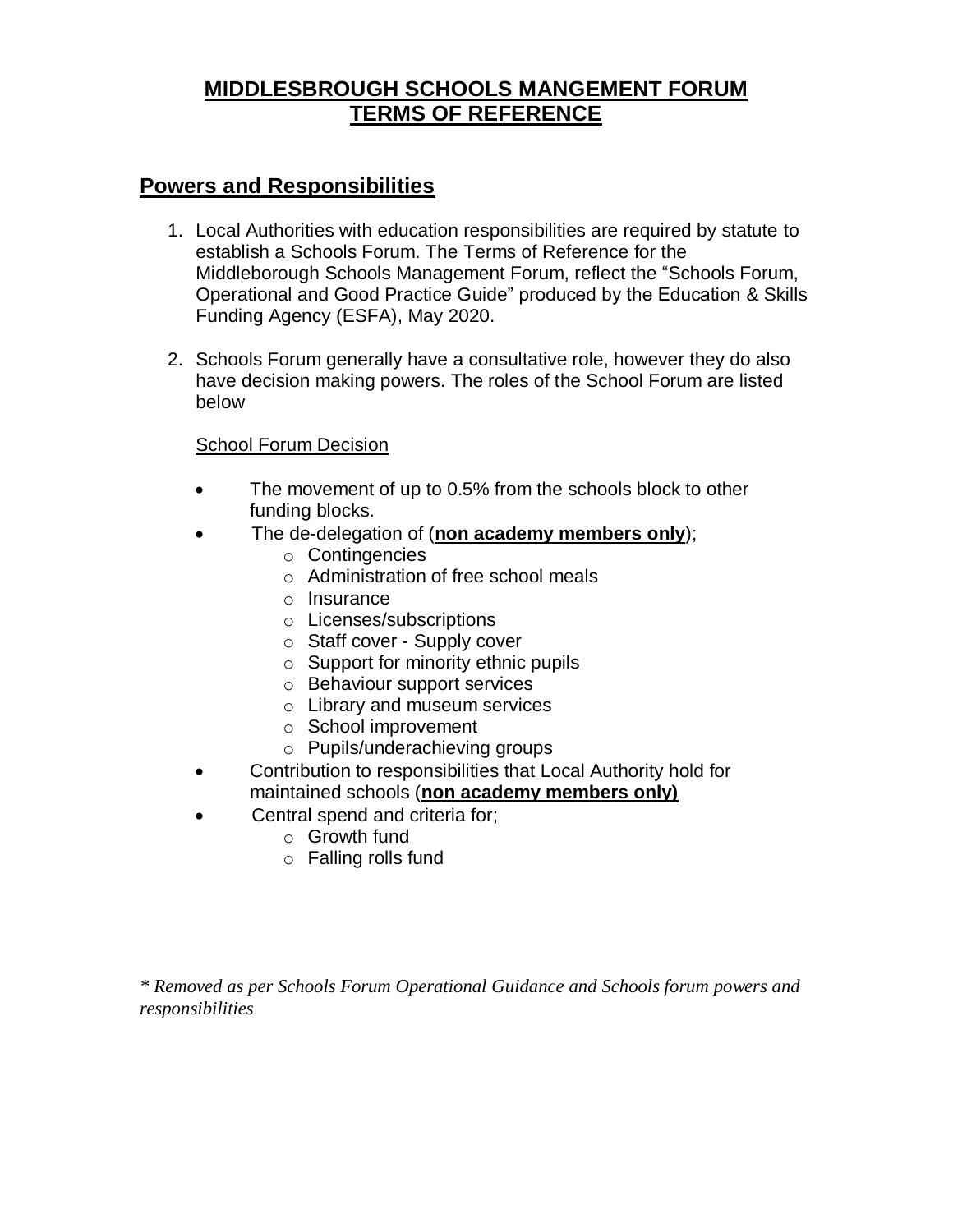- Central spend on;
	- o Early years block provision which may include funding for checking eligibility of pupils for an early years place, the early years pupil premium, or free school meals
	- o Early years block provision to enable schools to meet the infant class size requirement
	- $\circ$  Back pay for equal pay claims
	- o Remission of boarding fees at maintained schools and academies
	- o Places in independent schools for non SEN pupils
	- o Admissions
	- o Servicing of School Forums
	- o Contribution to responsibilities that local authorities hold for all schools.
	- o Capital expenditure from revenue (Pre April 13)
	- o Contribution to combined budgets (Pre April 13)
	- o Existing central funded termination of employment costs (Pre April 13)
	- o Central funded prudential borrowing (Pre April 13)
- Changes to the "Scheme for Financing Schools" (**non academy members only)**.
- Determines School Forum voting procedures
- Elects the Chair of the School Forum.

#### School Forum Must be consulted

- On any proposed changes to the schools funding formula
- Education of pupils with special educational needs, places to be commissioned, paying top-up funding.
- Use of pupil referral units and the education of children otherwise than at school, places commissioned and paying of top-up funding.
- Arrangements for early years provision
- Administration of allocation of central government grants paid to schools via the local authority.

School Forum gives a view and informs the governing body of all schools maintained by the local authority of results of consultations carried out.

- 3. The Local Authority does not need to consult the School Forum on the following central spend but it is good practice to inform Forum;
	- High needs block provision
	- Central licenses negotiated by the Secretary of State

# **Membership**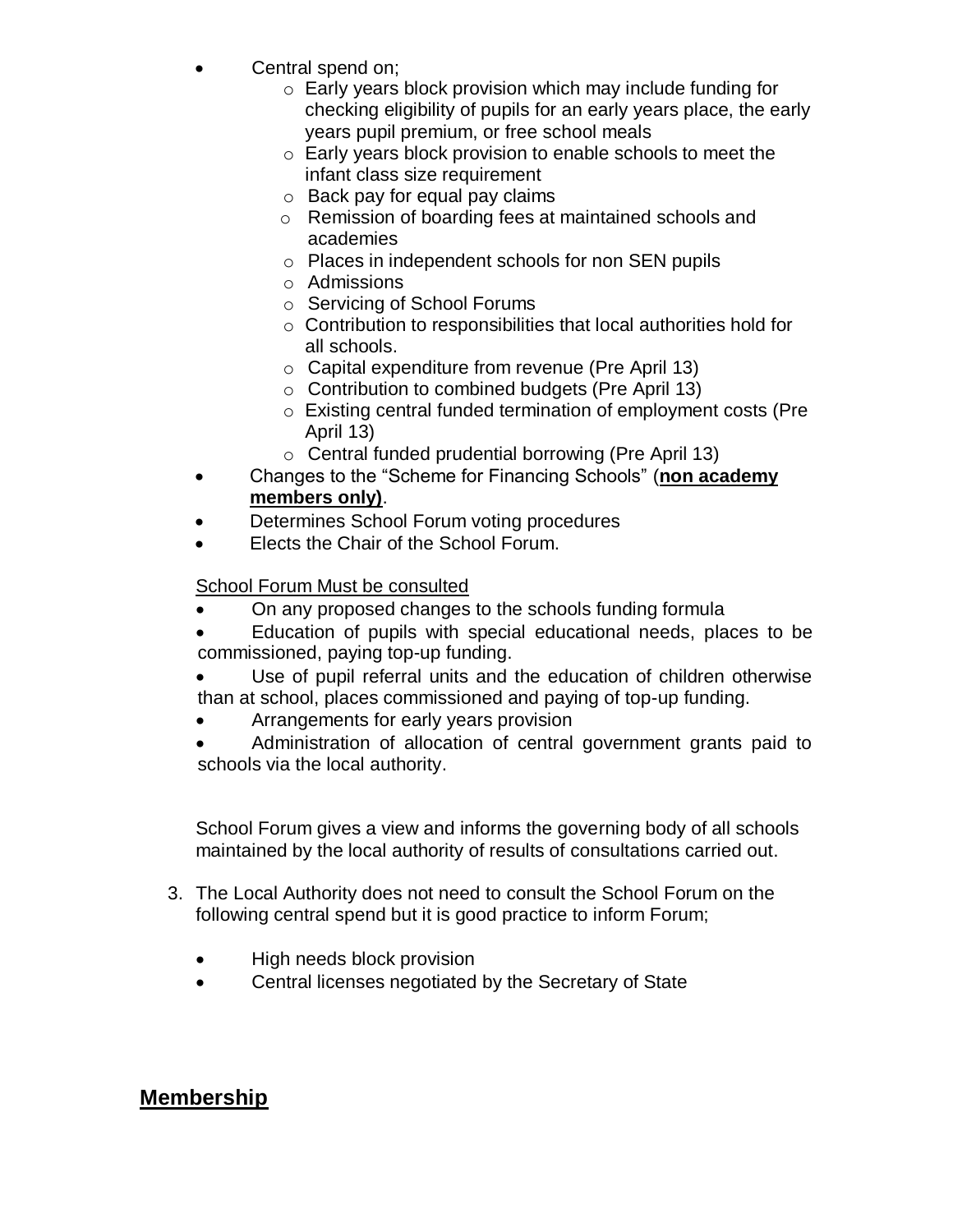#### School Members

- Maintained Schools
	- Primary Schools 3 • Governor 1
		- Special 1
- Academy Schools 13 (including Special Academies/Free schools)
- Pupil Referral Unit 1

### Non-School Members

- Diocesan representatives 1
- 16 -19 Education representative 1
- PVI early years providers 2

### **Total members: 23**

4. Maintained schools can be represented by Head teachers, senior members of staff or by governors. Academy schools representation is not limited to staff or governors.

#### **Substitutes**

5. Substitutes are permitted. Each individual member must identify one named substitute. Only named substitutes can take part in Forum business.

### **Other Attendees**

- 6. The following are permitted to attend and contribute towards Forum meetings, **but have no voting rights,**
	- An observer appointed by the Secretary of State
	- The Chief Financial Officer or their representative
	- The Director of Children's Services or their representative
	- The Executive Member with responsibility for Children's Services
	- The Executive Member with responsibility for Resources
	- **•** Officers providing financial and technical advice
	- Presenters (restricted to the paper they are presenting)

### **Observers**

7. The Forum is an open meeting; therefore any person can attend as an observer.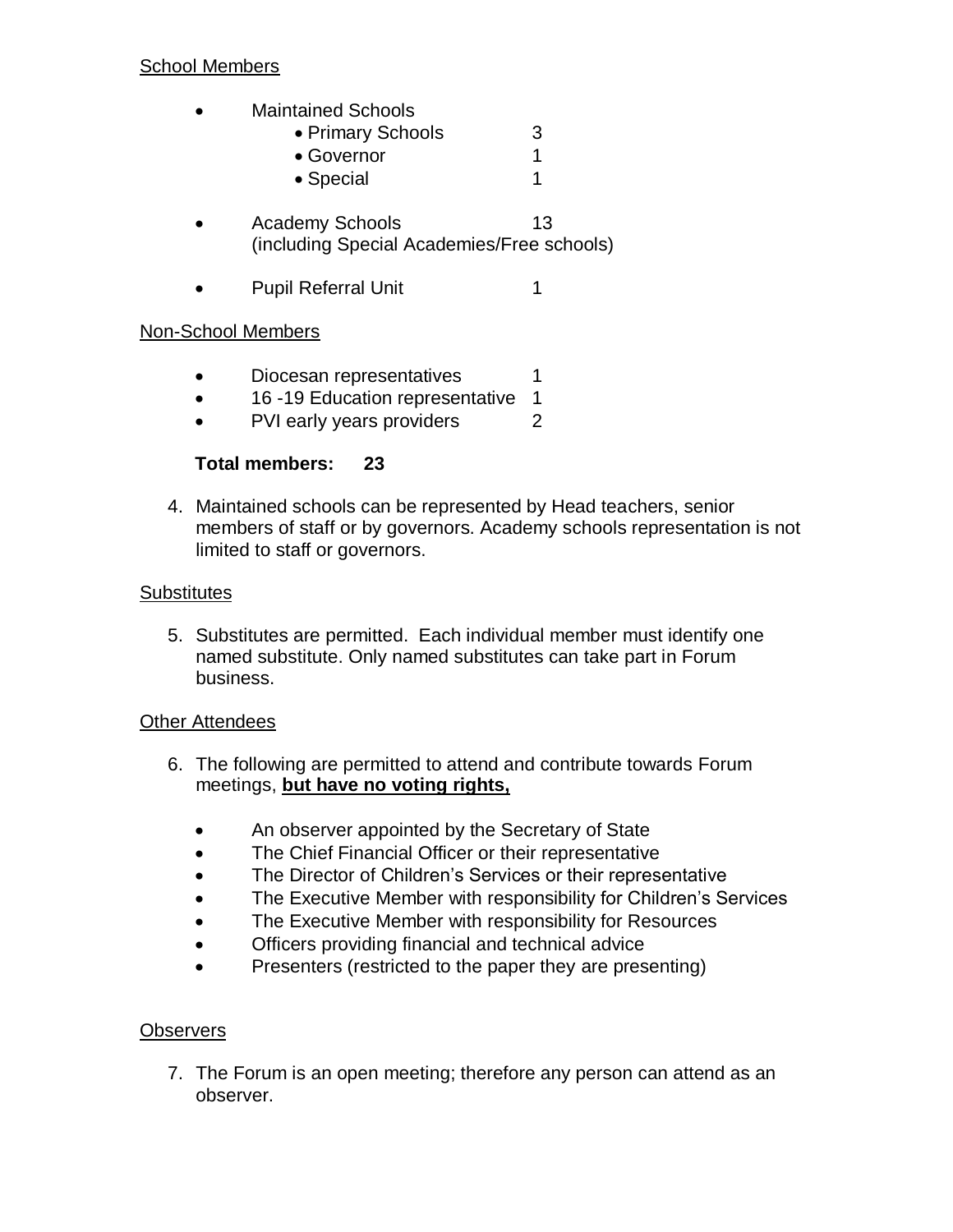9. Observers cannot contribute or vote in the meeting.

# **Voting**

- 10.Each member (or named substitute representing that member) has one equal vote in each vote they are eligible to vote in as follows,
	- Primary school de-delegation, only the maintained primary school representative can vote.
	- Scheme for Financing Schools, only the maintained primary school representatives can vote.
	- Funding held centrally for the Local Authority to undertake **general duties** for maintained schools, only the maintained primary and special school representatives can vote.
	- Funding held centrally for the Local Authority to undertake **retained duties** for all schools, only the maintained and academy school representatives can vote.
	- Consultation on the school funding formula, only school (maintained and academy) and PVI members can vote.
	- All other business, all members can vote.
- 11.In the event of a tie the Chair may exercise a casting vote (provided they are eligible to vote).

### **Quorum**

- 12.A meeting is only quorate if 40% (9 voting members) of the total membership is present (excluding observers and 40% of current membership excluding vacancies). If a meeting is not quorate it can proceed but it cannot legally take decisions. It can respond to the Authority on consultation and give views to the Authority.
- 13.Meetings must remain quorate throughout where any decisions are taken. In the event of a meeting becoming non quorate, the meeting can continue but can no longer legally take decisions.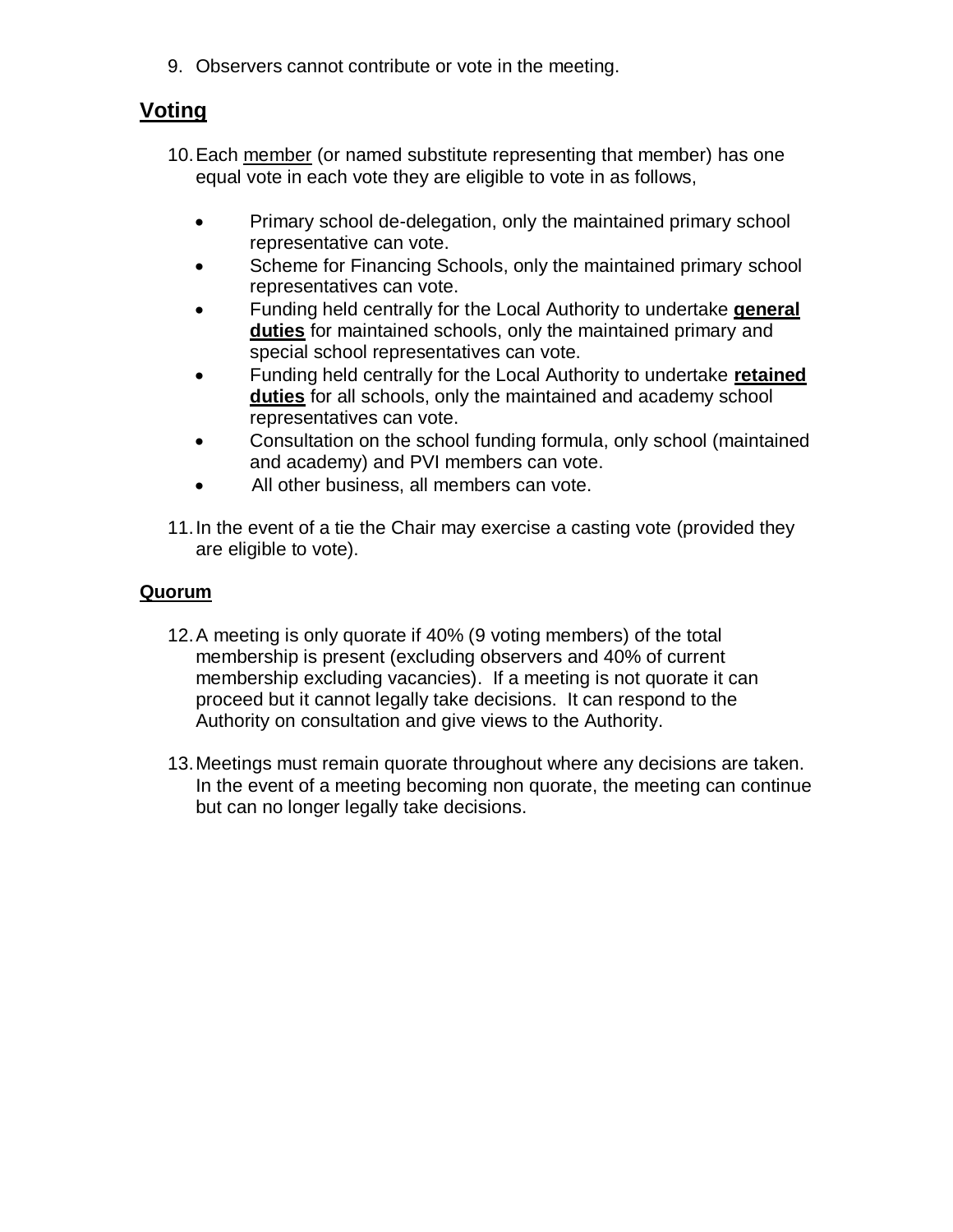## **Term of Office**

- 14. The term of office for all Forum members will run up to 31<sup>st</sup> August 2023 (three year membership).
- 15.Membership may be terminated by the Local Authority in advance of the full term if the member ceases to act in the capacity for which he/she was appointed.
- 16.Membership will be terminated where a member fails to attend the meeting for three consecutive occasions.
- 17.Any vacancies arising during this period will be appointed for the remainder of that term of office.

## **Election of Chair and Vice-Chair**

- 18.The Chair and Vice-Chair shall be elected from within its membership for each term of office. The vote will take place at the first meeting within that term of office.
- 19.The Chair may not be an elected member or officer of the Council.
- 20.In the event of a Chair or Vice-Chair standing down, a replacement will be elected from within the membership for the remainder of the term of office.

### **Appointment of Members**

21.It is the responsibility of the Local Authority to facilitate the appointment of members of the Schools Forum. The LA is required to ensure that the membership reflects the proportions set out in the membership list. Members will be appointed at the beginning of each term of office via nominations & elections from each contributory group.

### **Meetings of the Schools Forum**

22.The frequency and timing of meetings of the Forum should be agreed in advance of each academic year. Forum will meet on at least four occasions through out the year, with at least one meeting in each term. Meetings will be scheduled to fit in with school heads groups to allow school members to canvass all school views.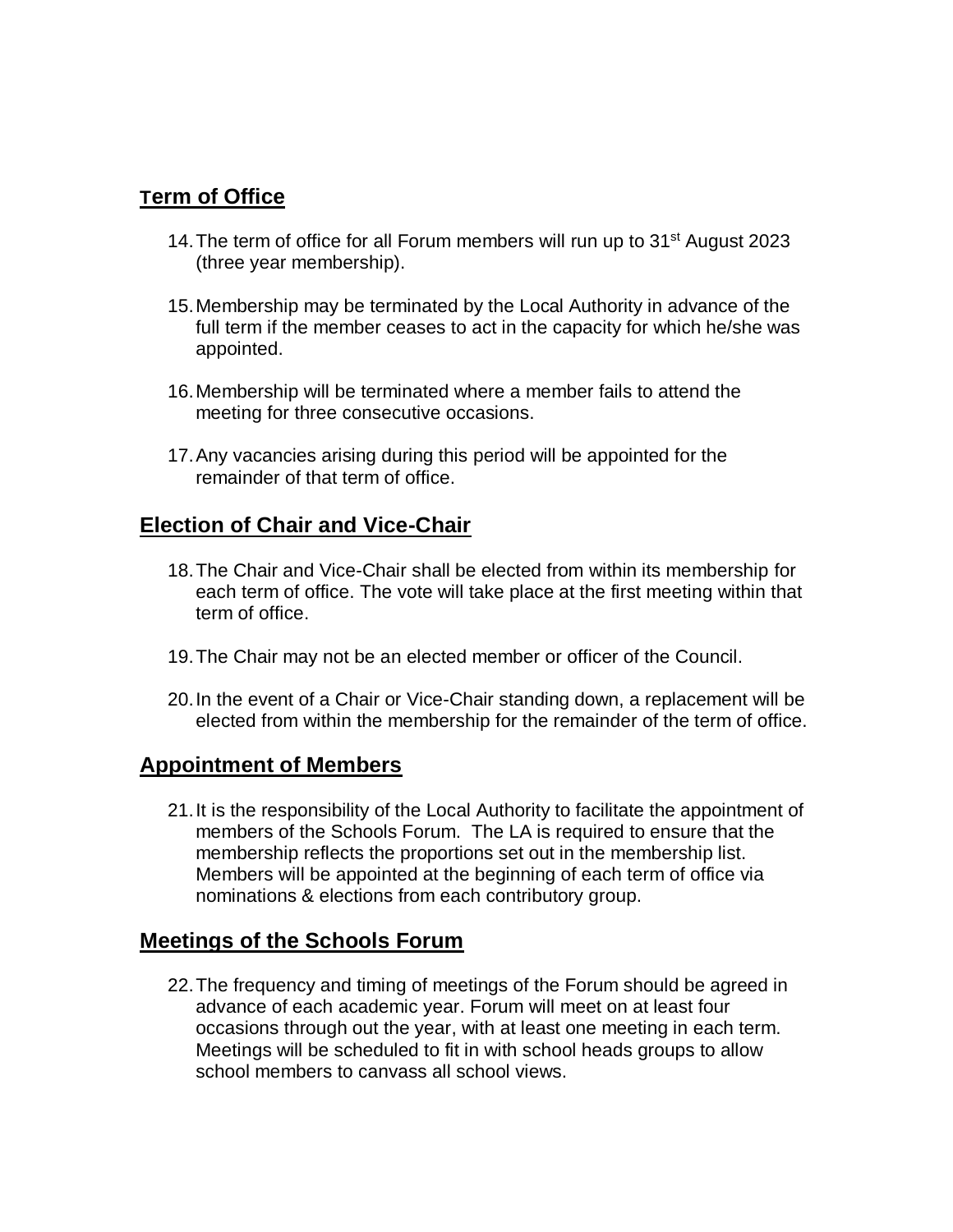- 23.School Forums can now meet remotely. This includes, but is not limited to:
	- o Telephone conferencing
	- o Video conferencing
	- o Live webcast
	- o Live interactive streaming \*\*
	- *\*\* As per Schools Forums Operational Guidance*
- 24.The Forum can establish Working Groups of members to discuss specific issues and to produce draft advice and decisions for the Forum to consider.

# **Urgent Business**

- 25.In cases of urgency, the Chair may call an extra-ordinary meeting of the Schools Forum, either at the request of a quorate number of members or the Local Authority.
- 26.In the event that an extra-ordinary meeting cannot be called urgent business will be dealt with outside of the meeting. All Forum members will be contacted via email or letter to consider business. Members will be requested to vote within a set time period in order that a decision can be made, where members have not voted by the set deadline, this will be assumed as having abstained. As all members will be contacted to vote, it will be assumed that any decision made is quorate. Following the decision Forum members will be notified of the decision by the clerk of the Forum. Decisions will also be noted at the next meeting of the Forum, under matters arising.

# **Public Access**

27.Meetings of the Schools Forum are open to members of the public. Papers, agendas and minutes will be made available via the Council web site prior to each meeting.

# **Administration**

- 28.Clerking arrangements for the Schools Forum will be provided by the Local Authority. The role of the clerk will include:-
	- Venue arrangements;
	- Provision of agenda and working papers in good time prior to the forum meeting;
	- Respond to queries about the business of the Schools Forum from head teachers, governors and others who are not on the Schools Forum themselves;

 Be responsible for ensuring contact details of all members are up to date;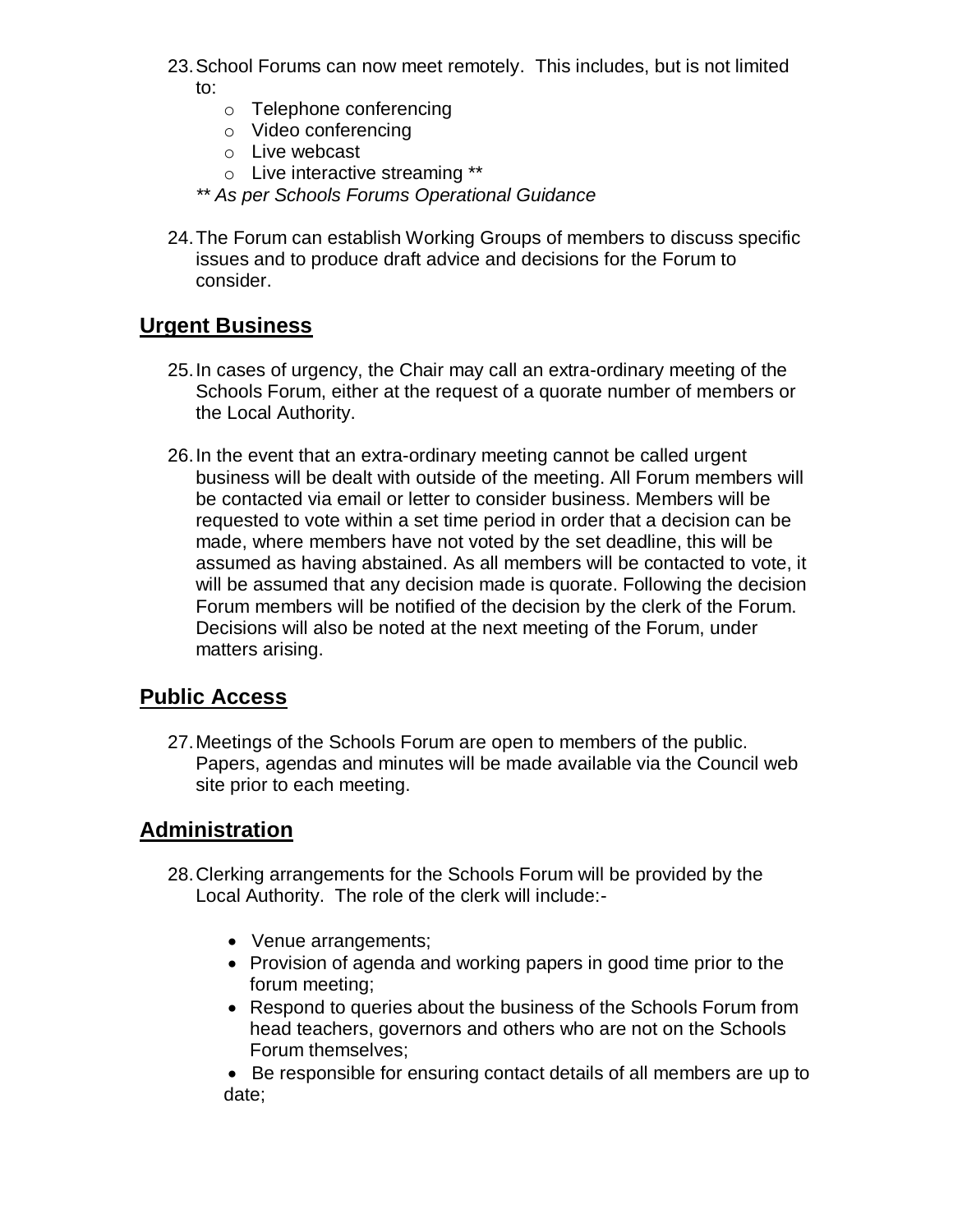- Maintain the list of members on the forum and advise on membership issues in general;
- Record and produce minutes of each meeting to all Forum members as soon as possible after the meeting.

# **Changes to this document**

- 29.The Schools Forum may review the Terms of Reference as necessary and request changes to be made by the Local Authority.
- 30.The Local Authority may revise these Terms of Reference as necessary to reflect either the proportions of membership, new guidance from the DFE or new statutory requirements.